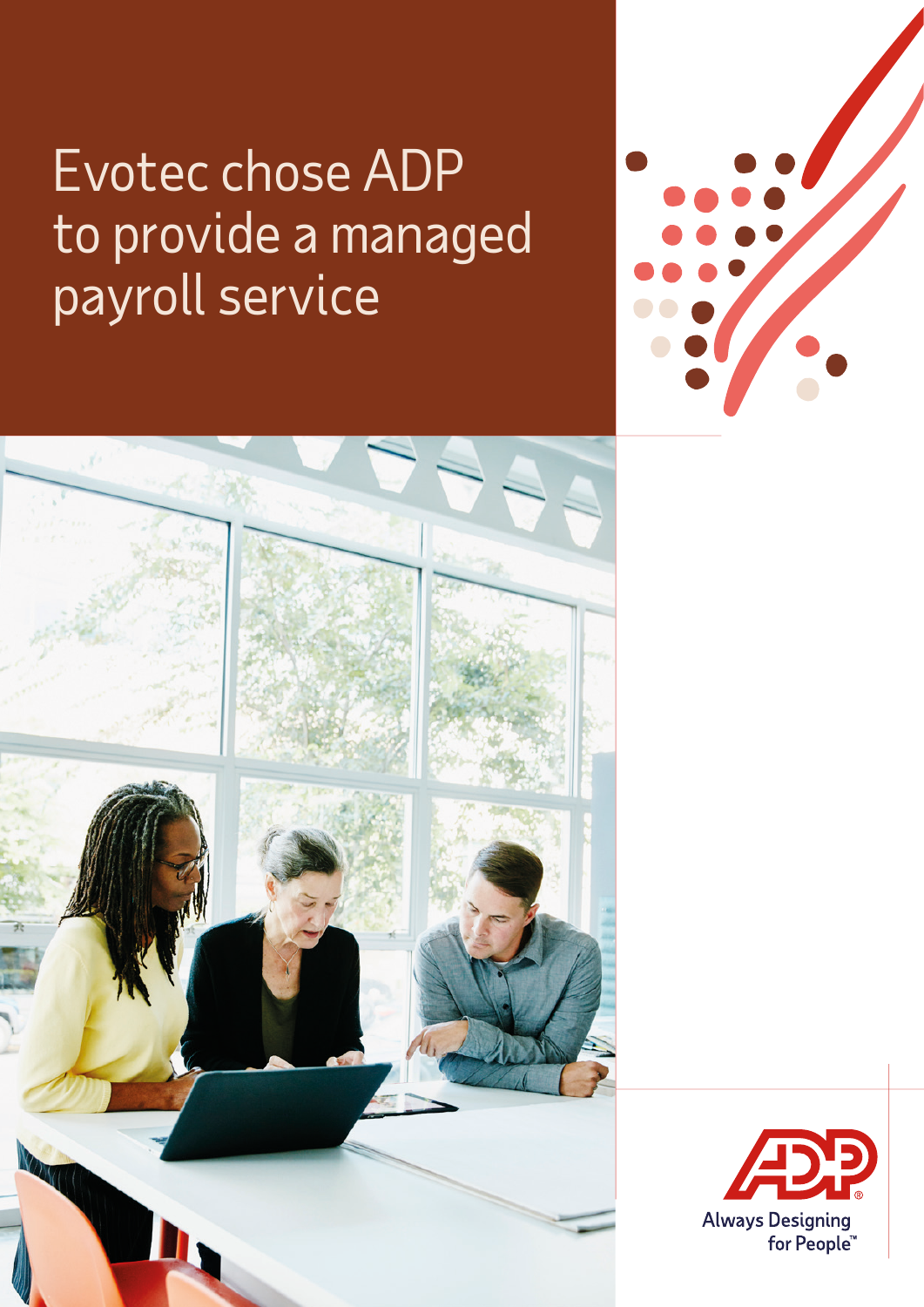*With the aim of freeing up the internal finance team, increasing efficiency and reducing the risk involved in managing payroll, global pharmaceutical company, Evotec, took the decision to fully outsource its payroll process. Evotec chose ADP to provide a managed payroll service and has since witnessed benefits across the business.*

## **The challenge**

Utilising an in-house payroll software solution for a number of years meant that Evotec relied on an internal resource to manage the payroll. That resource was Oana Shorter, an accountant at Evotec, who was required to spend a great deal of her time administering payroll and answering queries, alongside her main finance responsibilities. Oana was also the only person able to process the payments and Evotec realised that this posed a risk to the company as there was nobody else who could do so in her absence.

"Our auditors raised the issue that if I was away, there was nobody else in the organisation who knew how to manage and run the payroll," explains Oana. "This was a dangerous situation because if I was away for some reason then Evotec's employees would not get paid." To solve the problem, Evotec decided to outsource its payroll and put the three year contract out to tender.

From a shortlist of three companies, Evotec chose ADP and its web native managed payroll solution. ADP offered everything that Evotec was looking for from an outsourcing provider, including the flexibility to manage complex shift patterns and the ability to provide numerous payroll reporting options.

#### **Implementation**

"We were very happy with the implementation of the system and any issues were dealt with quickly and efficiently by the ADP team," commented Oana.

The initial payroll service was complimented a few months later with the introduction of Employee Self Service (ESS) and Manager Self Service (MSS). Evotec chose to go ahead with these options in order to empower employees and line managers by giving them the ability to view their payslips online, check and amend personal details and book annual leave. It was hoped that this would not only take some of the administrative burden away from HR and finance, it would also encourage best practice processes by ensuring information is entered in a timely and efficient way.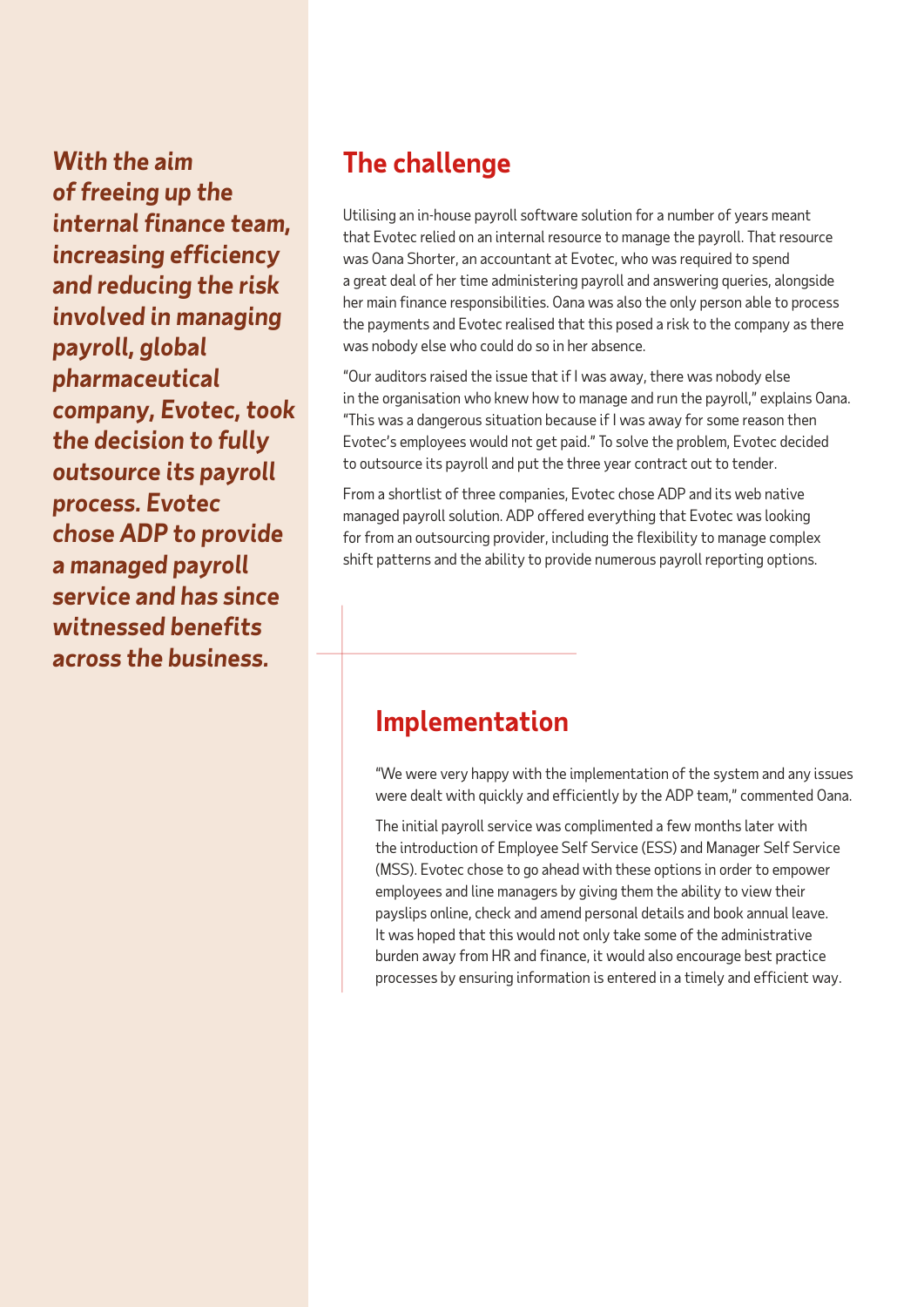

## **Results/benefits**

ADP's payroll solution has revolutionised the way payroll is managed at Evotec, increasing efficiency across the organisation, freeing up the finance department and ultimately cutting costs.

Whilst the online service delivered more sophisticated functionality than Evotec's previous software system, the finance team have found it easy to follow and have benefitted from the increased functionality it offers them, such as the ability to run both standard and ad hoc reports, which can be built to the needs of the company.

"The reporting system is fantastic, allowing us to ask for reports that we couldn't have got with our previous system," says Oana, "For example, ADP now provide us with General Ledger costing reports which can be posted directly into our accounting system - so what used to take me a day can now be done in a couple of minutes." Oana has also been very happy with the quality of service the organisation has received from ADP and feels that ADP's knowledge and expertise has been a huge advantage:

"Our payroll consultant at ADP is absolutely brilliant and his technical knowledge can't be faulted. If we ever have a query, he will always respond himself rather than passing it on to a colleague, and is always very helpful and efficient. We have also attended free courses run by ADP for its clients, which are invaluable for staying up-to-date on legislation, reporting procedures and best practice around topics such as managing year end."

Oana has also noticed a change for the better in her job role since the introduction of the ADP system, as she now has a lot more time to take care of other responsibilities, reporting into the chief accountant.

Whereas she used to spend several days at a time managing payroll, this has reduced to a maximum of two days a month and this is beneficial to the company as her time is spent more effectively. The cost of outsourcing payroll is less than the company would pay a full time person to run payroll so has also benefited the bottom line.

She explains: "I have noticed that I am under a lot less pressure due to the ADP payroll solution, as it has taken away the time consuming tasks of processing payroll, correcting mistakes and responding to internal queries. I didn't even notice that the tax year had happened this year because ADP managed it all!"

Using ADP's payroll system, has also led to a happier workforce. Oana has found she now has more time to check the payroll data before it is entered into the system and the number of mistakes has therefore decreased month on month. This has resulted in fewer queries and complaints from staff, which in turn frees up Oana's time even further. The introduction of ESS and MSS has also been a success and following a short implementation and training process, employees were soon updating their address details, viewing their payslips plus booking and approving holiday online. This has eased the amount of administration required of the HR department and again ensured that data is maintained up‑to‑date and correct.

"Overall, we have been more than happy with ADP's payroll solution," concludes Oana. "Our payroll has been transformed so it is now more efficient, accurate and secure. Plus when the auditors visited last year, they were more than impressed with how the process is being run.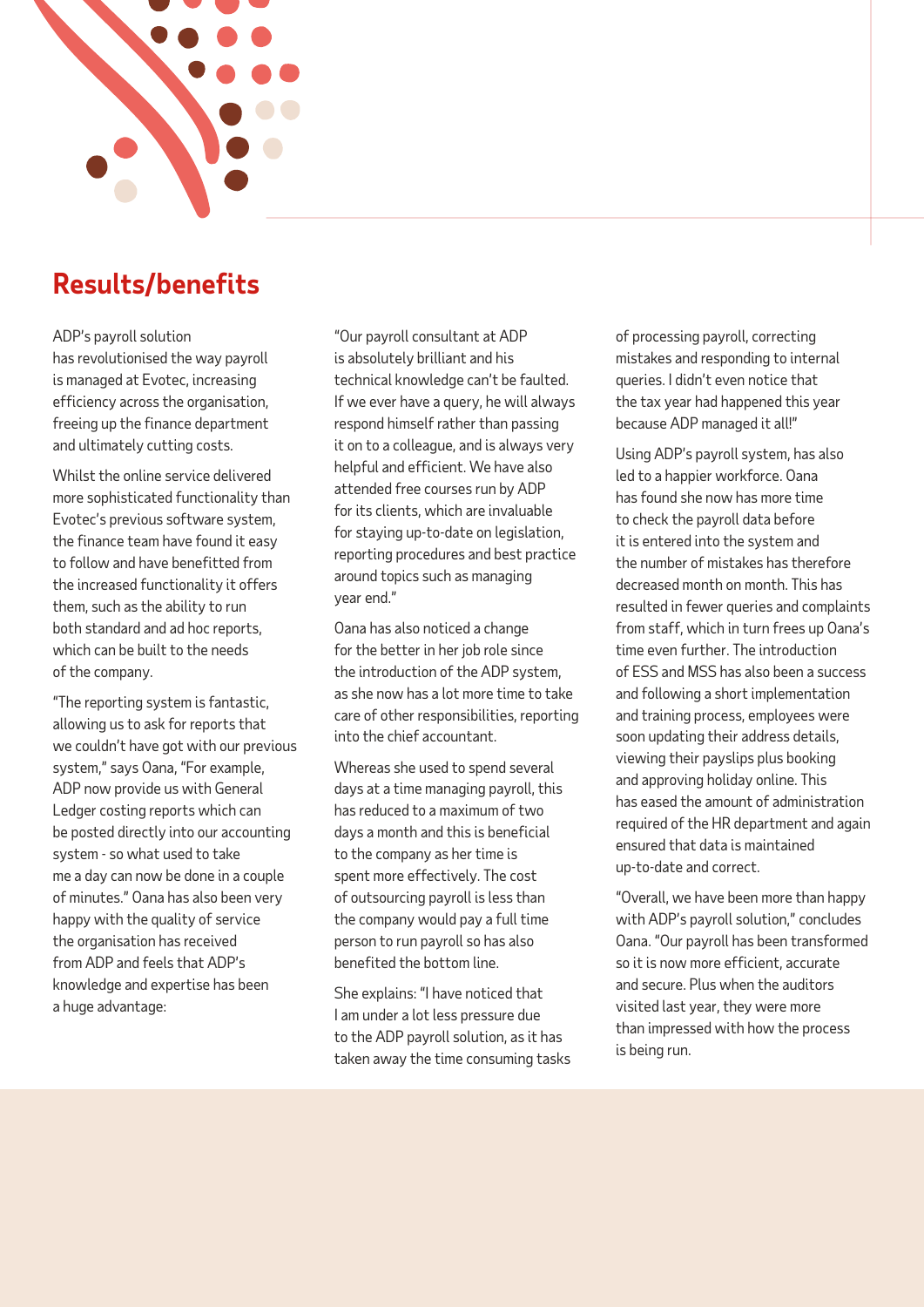

#### **Background to Evotec**

Evotec is a leader in the discovery and development of novel small molecule drugs and has established a powerful platform that is applicable to targets across all therapeutic areas, with specific expertise in the area of central nervous system (CNS) related diseases.

Evotec also has significant research partnerships with leading Pharmaceutical and Biotechnology companies and has established itself as the partner of choice worldwide. To fully exploit the potential of its capabilities, Evotec looks to complement its traditional fee-for-service business with higher value, results-driven projects in core areas by sharing in the customer's risk and success through significant milestone payments and royalties.

Through research collaborations and proprietary projects, Evotec is providing the highest quality research results to its partners worldwide. The company's UK headquarters in Abingdon, Oxfordshire, is home to 230 employees involved in a variety of job roles.